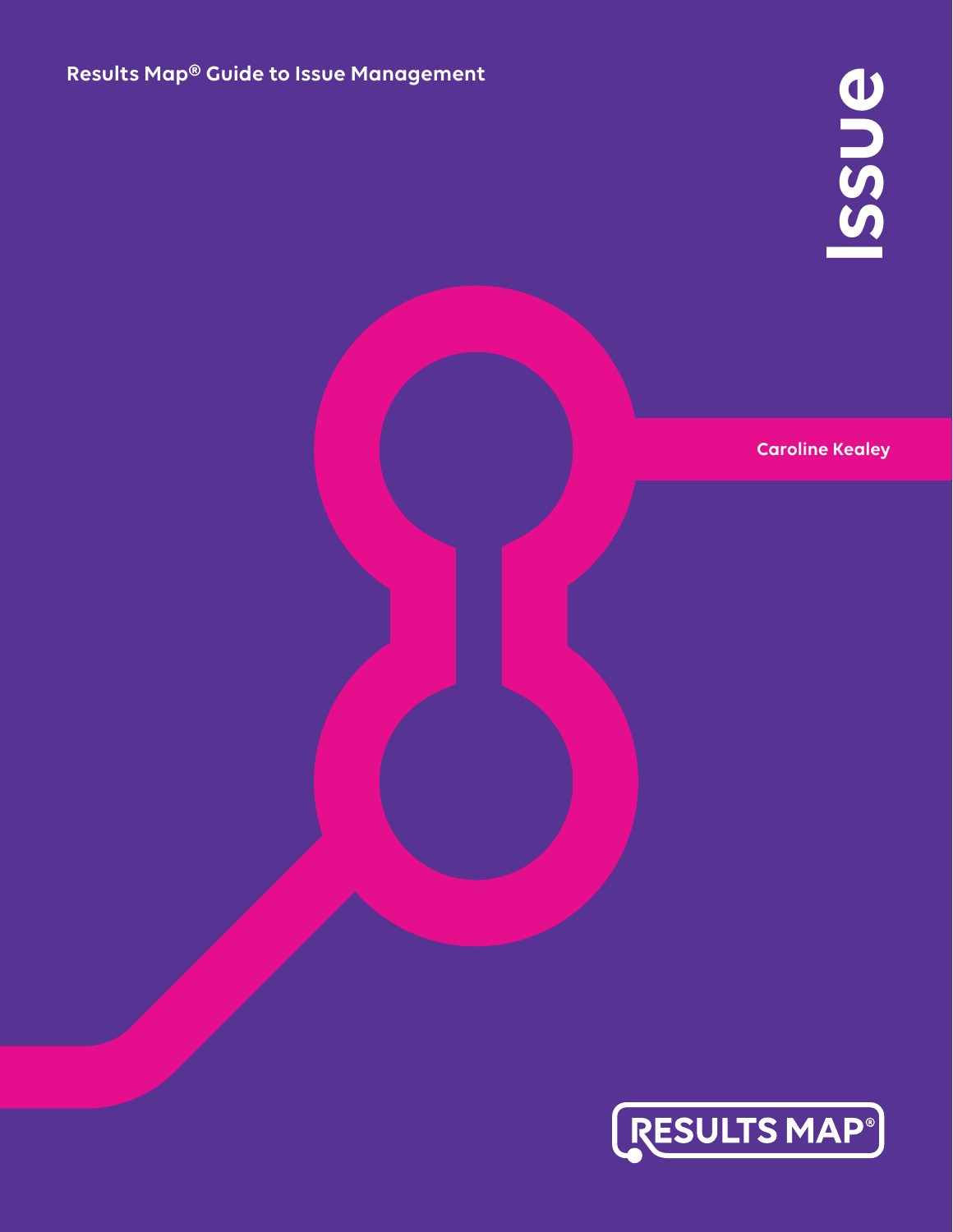## **What is Issue Management?**

Issue management is core to the practice of strategic communications, though as a discipline, it's poorly understood.

An "issue" is a challenge or problem that threatens an organization's reputation or operations. The issue could be a minor incident or a full-blown crisis – the common denominator among issues is that they disrupt the perception or functioning of a corporation.

In essence, issue management is about closing the gap between an organization's actions and the expectations of its audiences and stakeholders. It's particularly vexing work, given the often insidious nature of issues – they bubble just under the surface, virtually imperceptible, until they boil over. At that point, executives are often left scrambling and find themselves in a reactive posture.

In my experience working with leaders and communicators over the last twenty years, I notice that responding to issues tends to be seen as the opposite of strategic communications planning. The pervasive view is that since issues can't be predicted or controlled, the only option is for organizations to simply wait and react when the time comes. In this model, implementing a communications plan

and responding to issues are consistently in tension with one another. Issue management is the domain of the feverish scramble and adrenaline rush to beat the clock, and is certainly no time to get bogged down in a burdensome plan.

I think it's time that this faulty assumption be turned on its head – what if the most valuable part of strategic communications planning is to build an organization's ability to respond to issues? What if responding to emerging issues is not an ad hoc, reactive exercise, but rather is intentionally part of effectively implementing a strategic communications plan?

Reconciling issue response with strategic communications planning is the first step to elevating an organization's state of readiness in issue management.

This Guide will introduce techniques and tools for effectively addressing issue management through the lens of strategic communications planning. I'll present a framework for thinking about issue management, including an exploration of some of the main challenges and fundamentals of the discipline. I'll also introduce some core tools, including an **[Issue Management Worksheet](https://www.resultsmap.com/hub/products/issue/)** and **[Issue Management Plan Template](https://www.resultsmap.com/hub/products/issue/)**.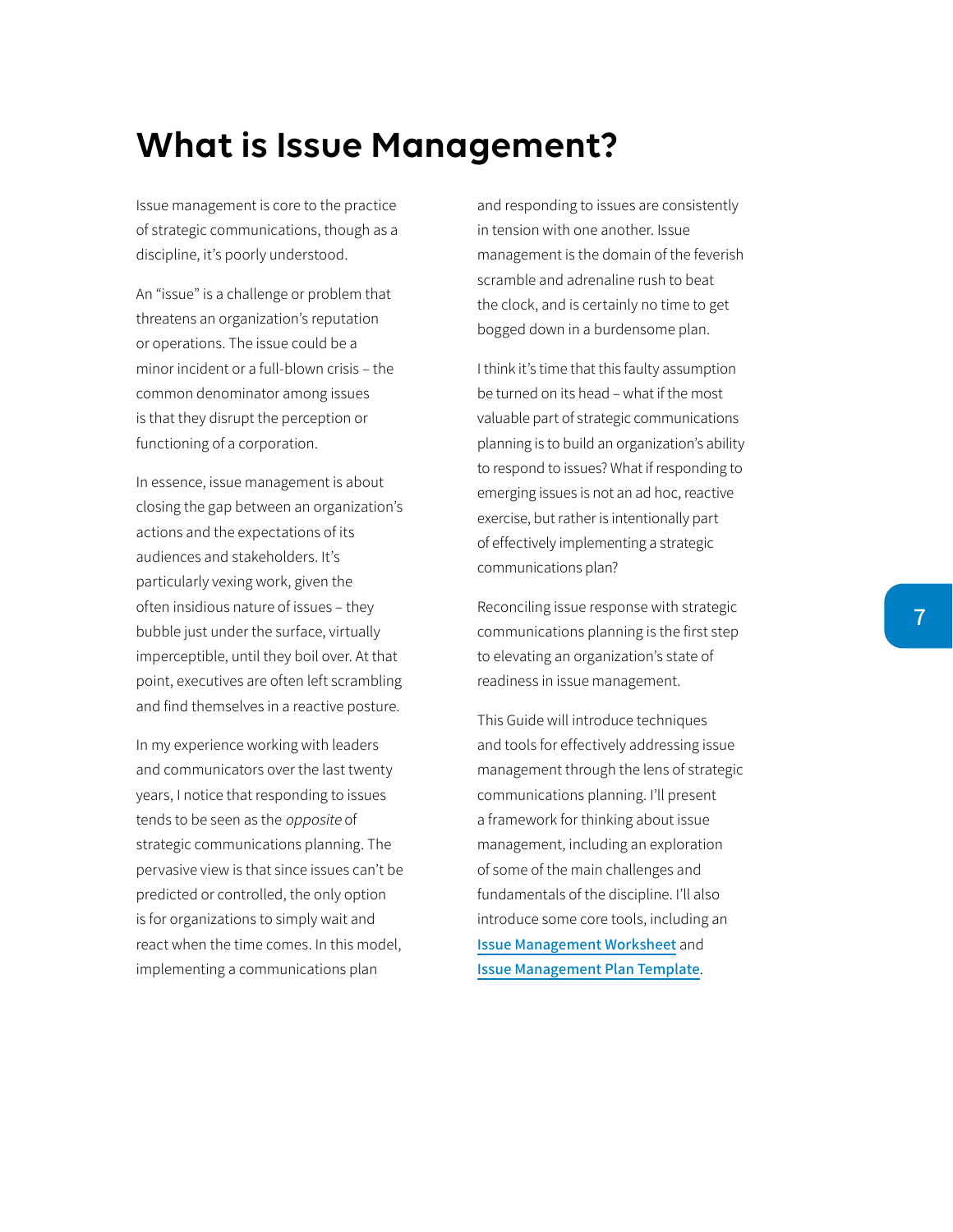## **A Framework for Thinking About Issue Management**

Given the inherently messy nature of issue management, it's helpful to clarify terms and establish a framework for understanding the inter-relations between concepts in the field.

Specifically, the terms issue management, risk communications and crisis communications are often conflated. The resulting confusion can slow down an organization's ability to respond effectively and efficiently.

Let's take a look at these concepts and clarify their meaning:

**Issue Management:** The intentional process of identifying and addressing a problem or challenge that may impact an organization's reputation or operations. Issue management is implicitly anticipatory in nature – the scope includes monitoring and tracking the public and/or internal environment for potential issues before they have an impact.

Examples include public criticism of a policy issue, growing labour unrest, or disruption in service caused by technology problems.

**Risk Communications:** The process of providing information on potential threats or hazards that may impact safety, wellbeing, operations and/or reputation. Risk communications is about conveying context and interpretation of the relative threat level of issues with a goal of enabling audiences to respond appropriately. From a timing perspective, the focus of risk communications is generally to deliver information and context before an incident or crisis takes place.

Examples include early indicators of a public health concern, a pattern of workplace safety incidents, or negative perceptions, which may lead to a loss of revenue or customers.

**Crisis Communications:** The deliberate response to a significant threat to safety, operations or reputation. Crisis communications is triggered when an incident with a high level of impact has occurred. It's about communicating information in order to help audiences or organizations protect themselves from harm, and working to restore reputation and trust.